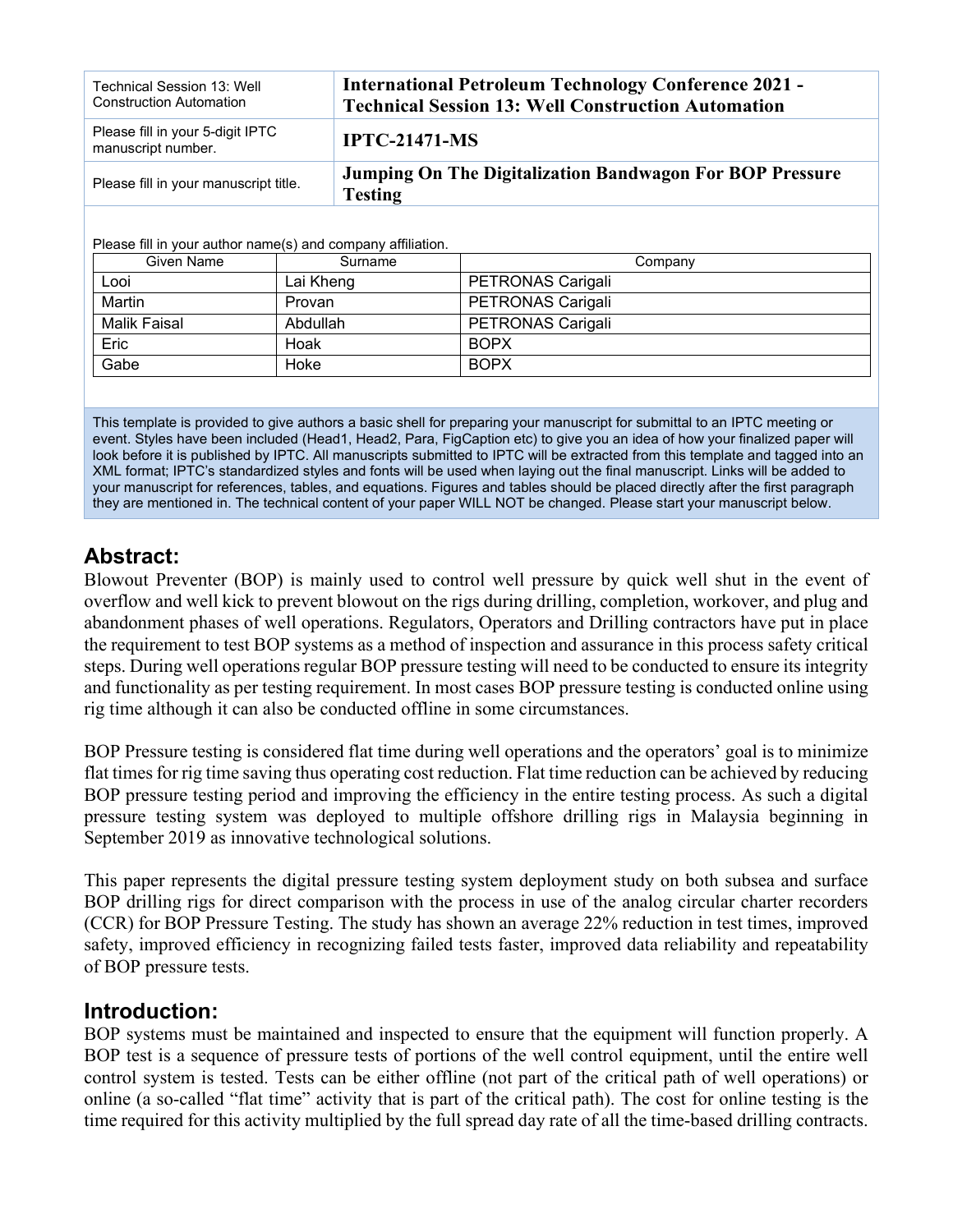When the digital pressure testing system was deployed in September 2019, analog CCR (Bristol, W.H., 1888) were being widely utilized. The digital pressure testing system is a PC based standalone system that takes the place of an analog CCR. The CCR is antiquated testing equipment patented in the 1800s. The system includes schematic building, test planning, test monitoring, automated pass determination and report generation. A test's pass/fail determination relies on human interpretation of the analog data plotted by the CCR. Reports of the tests are generated by hand. This process enables errors, inconsistencies, invisible lost time and is not consistent with process safety initiatives.

This paper introduces the digital pressure testing system which removes subjectivity and needed interpretation for pass/fail determination. The high-resolution data is objectively assessed in real time producing fast and precise results. These digital results and data are then reported instantaneously. The digital data is available granularly for measuring, comparison, and reporting, and increased quality and quantity of data allowing for more reliable results, better assessment, and improvement opportunities of the pressure testing process.

# **Description and Application of Equipment and Processes:**

Digital pressure testing system is an advanced digital pressure recording system that allows the operator to precisely monitor and record pressure tests. The easy to use and intuitive interface allows operators to input the pressure test parameters as well as their pass/fail criteria. Both the test pressure and pressure decay rate are clearly graphed on the display screen. Digital pressure testing system provides an automated and objective means of determining pass/fail results, which provide with a higher level of safety and validity to the pressure test process by removing the subjective interpretation of CCR. Operators can quickly validate pressure test results using the digital pressure testing system, and can save substantial time and money. The pressure test data is recorded five times a second in a secure log file. The basic digital pressure testing system includes a ruggedized computer which can be detached for convenience. The digital pressure testing system features both Wi-Fi and cellular communication capabilities.

This system is widely used for BOP and Choke Manifold Pressure Tests. This system can be used for applications that utilize a CCR for Pressure Decay Testing Method. Some equipment and test examples are BOP & Choke Manifold Wellbore Testing, BOP Operators, Valves, Casing, Riser, Accumulators, EDS, Soak Testing, and Well Integrity Testing.

The process to deploy and maintain this system is a simple. The process that consist of front-end loading, delivery, installation, testing, classroom and on the job training, and 24-hour support by technology provider to the end user. Front end loading entails transposing of the test procedures into the system as templates, identification of testing efficiency improvements, and training.

# **Presentation of Data and Results:**

A big leap of improvement for BOP pressure testing was explored when the digital pressure testing system that replaces analog CCR was deployed on drilling rigs in Malaysia beginning in September of 2019. The data and results are based on a 1-year Key Performance Indicator (KPI) study of 3 offshore rig deployments. The rigs consisted of 2 Subsea and 1 Surface BOP applications. Prior to deploying to each rig, the applicable schematics and test procedures were transposed into the digital database. Due to inherent logic in the software and better illustration of data to the user, this effort identified efficiency through reduction in the quantity of tests needed to complete a test cycle. It also identified untested components that were previously believed to be tested in manually created and reviewed procedures. These digital procedures then became the approved templates to be used repeatedly for future testing promoting consistency. Upon installation and training of the digital system and initial test cycle was completed while simultaneously running CCR and digital pressure testing. This allowed for the direct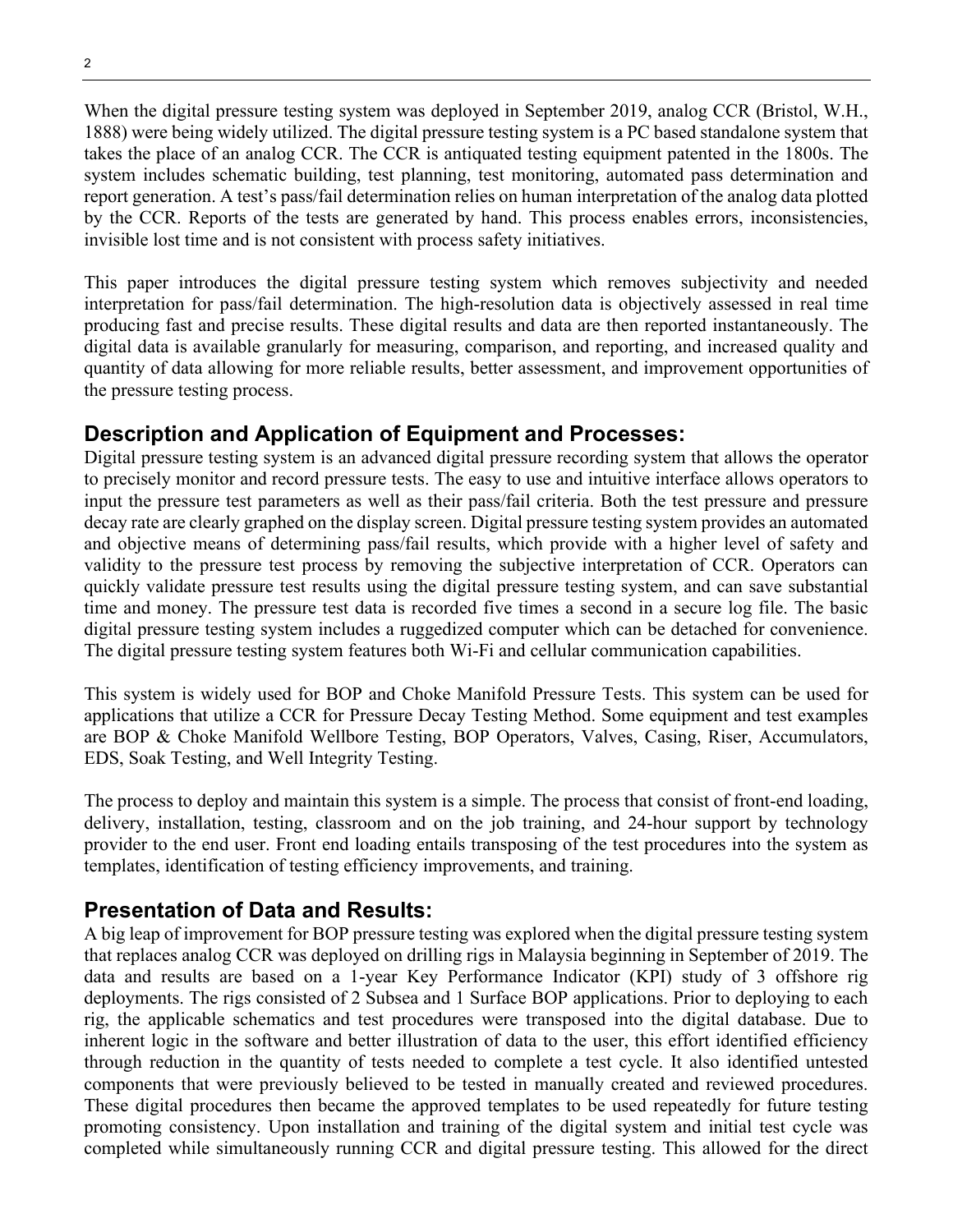comparison of time savings and resolution of data.

The digital pressure testing showcased a significant time savings, increased confidence in testing results. From deployment findings it was found that the digital system had higher resolution of data, precise control of test criteria and objective pass/fail reporting as compared to CCR. It was then decided that the CCR would no longer be used as the primary means of testing and resulted in the digital pressure testing kit becoming the document of record. As the study progressed periodic assessments of KPI took place. Some of these KPIs are the length of time to perform a low and high pressure test known at Time to Pressure Test (TPT), the time to perform a test line up between two tests known as Time Between Pressure Test (TBPT), and the time to pump up to desired test pressure known as Time to Pump (TP). These assessments allowed for measuring performance and comparison of data both within the same rig from one test to the next and across multiple rigs. One assessment resulted in the identification of a rig that was in line with overall objectives set forth yet had abnormal pump times. Identification allowed for processes to be assessed and subsequently modified. The modified process improved performance and the respective rig became Best in Class. This type of decomposed data and process improvement using this data is not readily available while utilizing CCR.

The application of this digital pressure testing system recognized an average 22% time savings per pressure test with a BOP test cycle savings of approximate 1 hour for Surface BOP and 2 hours for Subsea BOP (as demonstrated in Figures 1-3). The best-in-class BOP test time was 14 mins for Surface BOP and 15 mins for Subsea BOP.

Global data and results are based on 2 year KPI study of 11 offshore rig deployments. The application of this digital pressure testing system recognized a 28% time savings per pressure test on a Subsea BOP and a 37% time savings per pressure test on a Surface BOP (as shown in Table 1).

Cost Benefit Analysis of digital pressure testing costs, time saved, and rig rate concludes a Return on Investment (ROI) within the first month of deployment and estimated up to 0.5-1 mil USD in 24 months (as shown Figures 4-5) depending on the rig type and cost.

## **Conclusions:**

The results of this digital pressure testing system deployment study have delivered on the objectives of improved process and personal safety while reducing rig time. To achieve these benefits, the industry should digitize the BOP testing process, moving away from analog CCR. Lastly the use of this technology should be extended to pressure testing outside BOP testing and anywhere CCR are being utilized.

## **Acknowledgments:**

I cannot express enough thanks to PETRONAS, Project Teams and BOPX management for their continued support and encouragement on the new technology application. The completion of this deployment study could not have been accomplished without their full support. I also offer my sincere appreciation to IPTC and the organizing committee for the opportunity given on this technical paper submission, review and acceptance. Finally, my deepest gratitude to my caring and supportive family members for your moral support and encouragement. My heartfelt thanks to all.

#### **Nomenclature:**

BOP – Blowout Preventer CCR – Circular Charter Recorder EDS – Emergency Disconnect System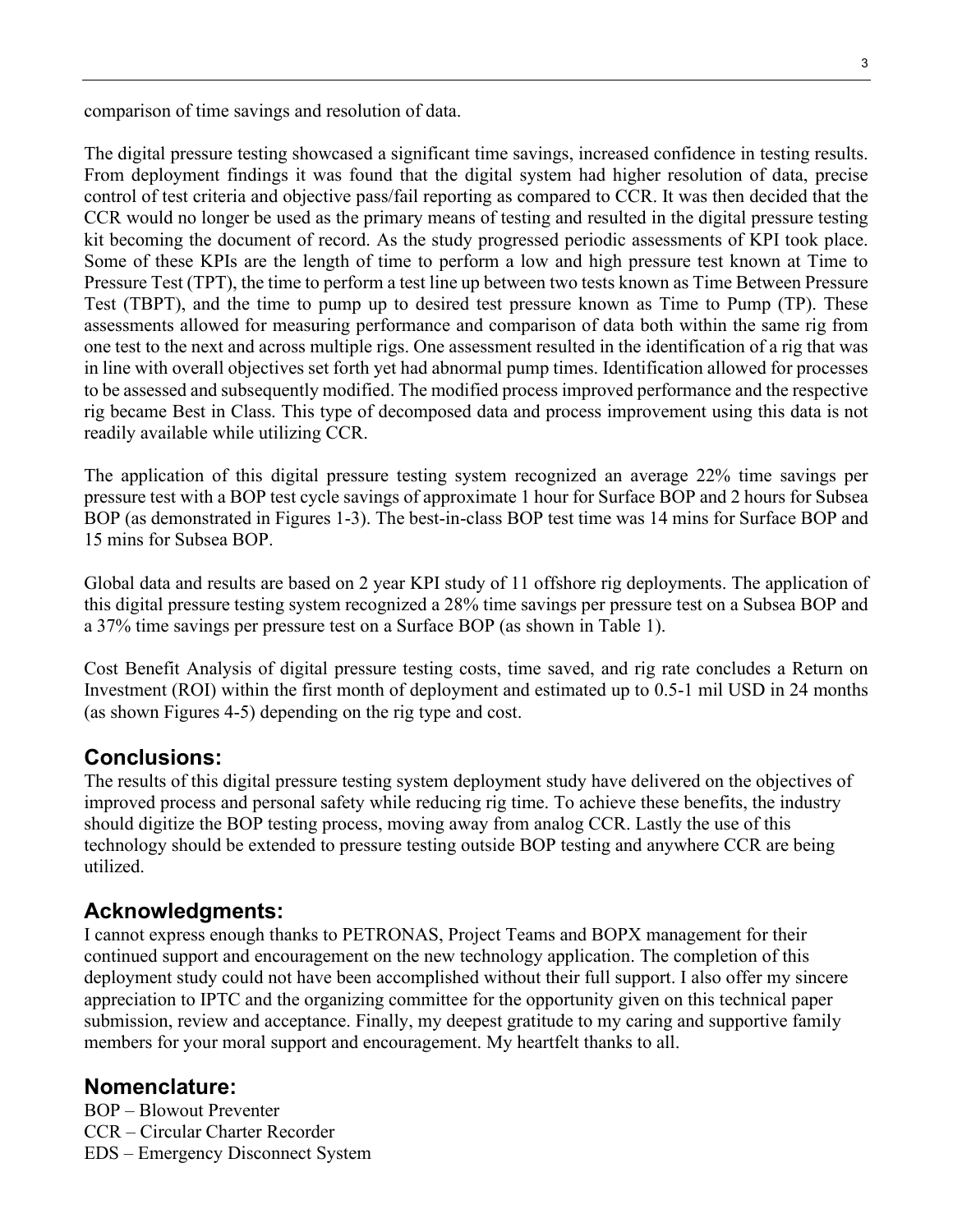KPI – Key Performance Indicator PC – Personal Computer TP – Time to Pump TPT – Time to Pressure Test TBPT – Time Between Pressure Test ROI – Return on Investment

#### **References:**

Bristol, W.H., 1888, US Patent 389,639



- **TPT process improvements, gives an average time of 28 mins per test**
- **Current estimated average time savings of 2 hours gives 10% per test cycle**
- **The benchmark best in class test time for the subsea BOP is 19 mins per test**
- **Digital pressure testing system uses 5 mins LP and 5 mins HP which saves 5 mins per test and complies with API Std 53**
- **The ability to measure and manage through the capture and reporting of KPIs. Savings are calculated from operator supplied field data.**





- **Current estimated average time savings of 1.0 hour gives 15% per test cycle**
- **The benchmark best in class test time for the Surface BOP is 14 mins per test**
- **Digital pressure testing system uses 5 mins LP and 5 mins HP which saves 5 mins per test and complies with API Std 53**
- **The ability to measure and manage through the capture and reporting of KPIs. Savings are calculated from operator supplied field data.**

**Figure 2: Time to Pressure Test (TPT) using Digital Pressure Testing System for Jack-Up Rig B with Surface BOP**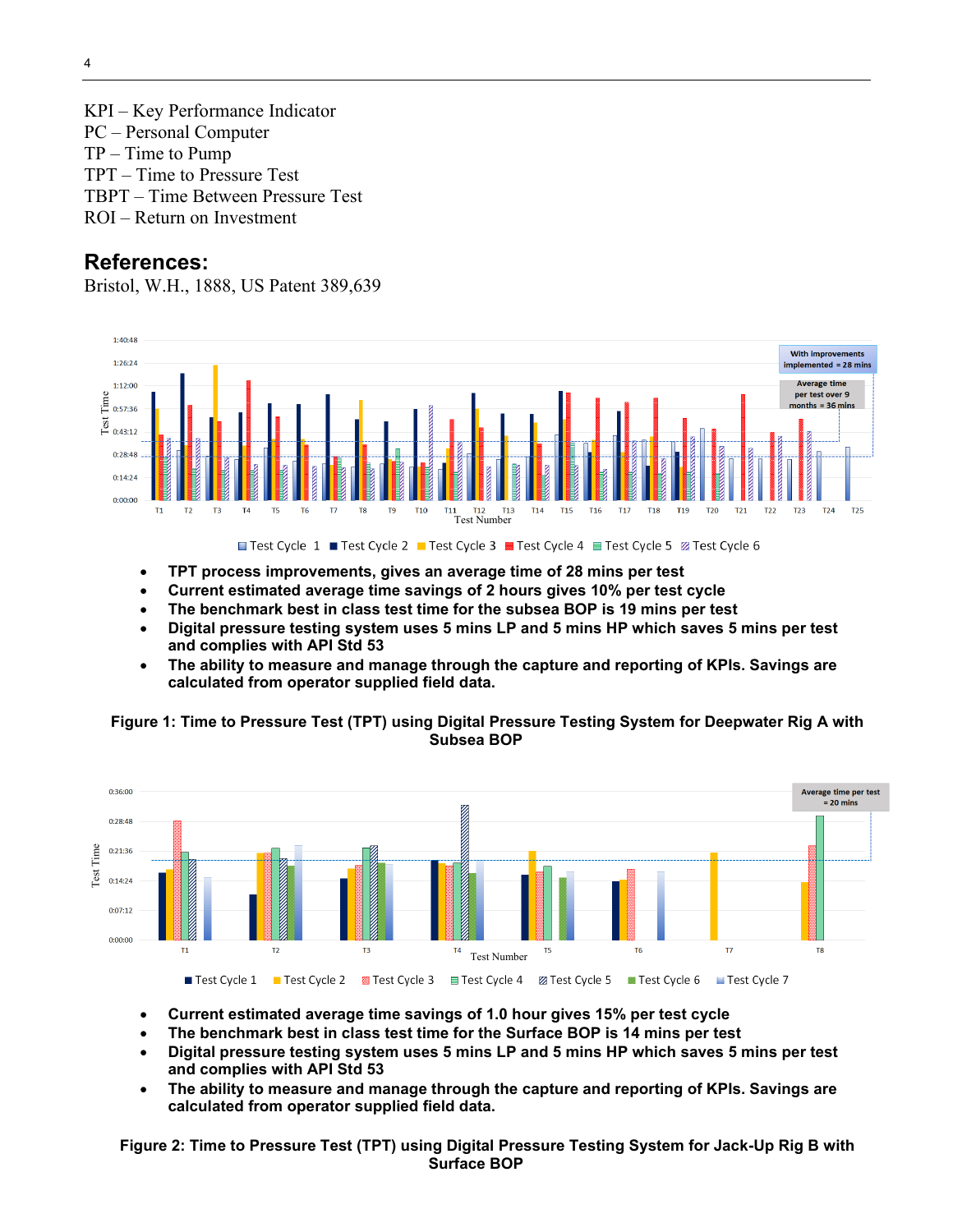

- **Potential total time savings of 221 mins utilizing digital pressure testing system (EZ Chart) compared to CCR.**
- **EZ Chart TPT gives an average time of 18 mins per test with an average 42% time savings**
- **The benchmark best in class test time for the Subsea BOP is 15 mins per test**
- **System allows crew to use 5mins LP and 5min HP which saves 5 mins per test due to digital pressure testing with EZ Chart and complies with API Std 53.**
- **EZ Chart was used to pressure test Rig Equipment, Casing Cement job during the wells.**
- **Combined Time Between Pressure Test (TBPT) on average is 10mins with best-in-class 1min 27seconds.**

**Figure 3: Study of Deepwater Rig C Time to Pressure Test (TPT) of Subsea BOP and Choke Manifold utilizing Digital Pressure Testing System**

| $1800$ $\ldots$ LE Vitatt Avoiage Three Cavings |                                                |                                   |                       |  |  |
|-------------------------------------------------|------------------------------------------------|-----------------------------------|-----------------------|--|--|
| <b>INSTALLATION</b>                             | <b>Circle Chart Recorder</b><br>TPT Avg. [min] | <b>EZ Chart</b><br>TPT Avg. [min] | TPT<br><b>Savings</b> |  |  |
| Drillship & Semi<br>Subsea Stack                | 39                                             | 28                                | 28%                   |  |  |
| Platform, Jackup<br>Surface Stack               | 33                                             | 21                                | 37%                   |  |  |

#### **Table 1: EZ Chart Average Time Savings**

• **EZ Chart Average Time to Pressure Test (TPT) Savings Per Test. (TPT is the time to complete an individual Low**‐**Pressure and High**‐**Pressure Test)**